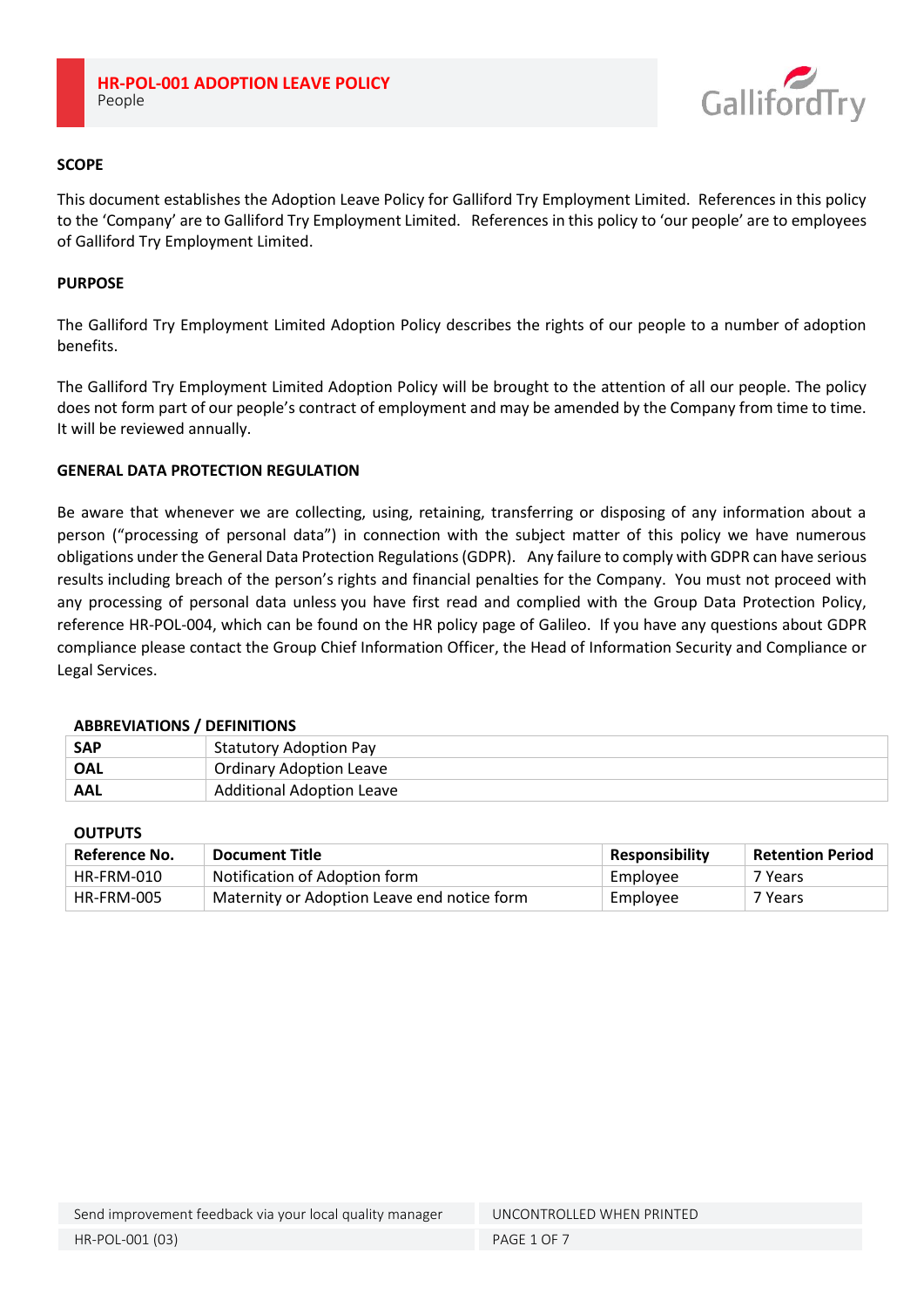

#### **PROCEDURAL REQUIREMENTS**

### **1. UK Adoption Leave**

- 1.1 Adoption leave comprises two types Ordinary Adoption Leave (OAL) which is for 26 weeks and Additional Adoption Leave (AAL) which is for a further 26 weeks. In total, you can take up to 52 weeks of Adoption Leave. Adoption leave is available only if there is an agency involved. It is not provided if you are formally adopting a stepchild or relative.
- 1.2 If you have a child placed with you under a local authority "fostering for adoption" or "concurrent planning" arrangement, or you are entering into a surrogacy arrangement under which you will be applying for a parental order, you may also be entitled to adoption leave and pay. Please speak to your line manager or the HR Hub for further information.

### 1.3 **Eligibility Rules for UK Adoption Leave:**

- You must be an employee
- You must be newly matched with a child by an adoption agency
- You must have been given written notice by an adoption agency that you have been matched with a child for adoption and you have been given a date on which the agency expects that it will place a child in your care with a view to adoption (Expected Placement Date (EPD)).
- You must have notified the adoption agency that you agree that the child should be placed with you on the EPD.
- Your spouse or partner will not be taking adoption leave with any other employer

### 1.4 **You will NOT be eligible for Adoption Leave if you**:

- Arrange a private adoption
- Become a special guardian, adopt a stepchild or family member
- Have a child through surrogacy but are not eligible for a parental order.

#### 1.5 **Notification**

- 1.5.1 In order to be entitled to adoption leave you must give us written notice of:
	- The EPD; and
	- The date you have chosen for your period of leave will begin.
- 1.5.2 This notice must be given to us no later than 7 days after the date on which you were notified that you had been matched with the child for adoption. If it is not reasonably practicable for you to comply with that time limit, you must give such notice to us as soon as is possible. Within 28 days of receiving your notification for leave request, we shall provide you with a written acknowledgement letter providing your Expected Return to Work Date.

#### 1.6 **Duration of Leave**

- 1.6.1 The period of Ordinary Adoption Leave (OAL) is 26 weeks.
- 1.6.2 The period of Additional Adoption Leave (AAL) is a further period of up to 26 weeks immediately following OAL. Entitlement to leave is subject to compliance by you with the various conditions, notification requirements and evidential requirements outlined in this procedure.
- 1.6.3 Only one period of leave will be available irrespective of whether more than one child is placed for adoption as part of the same arrangement.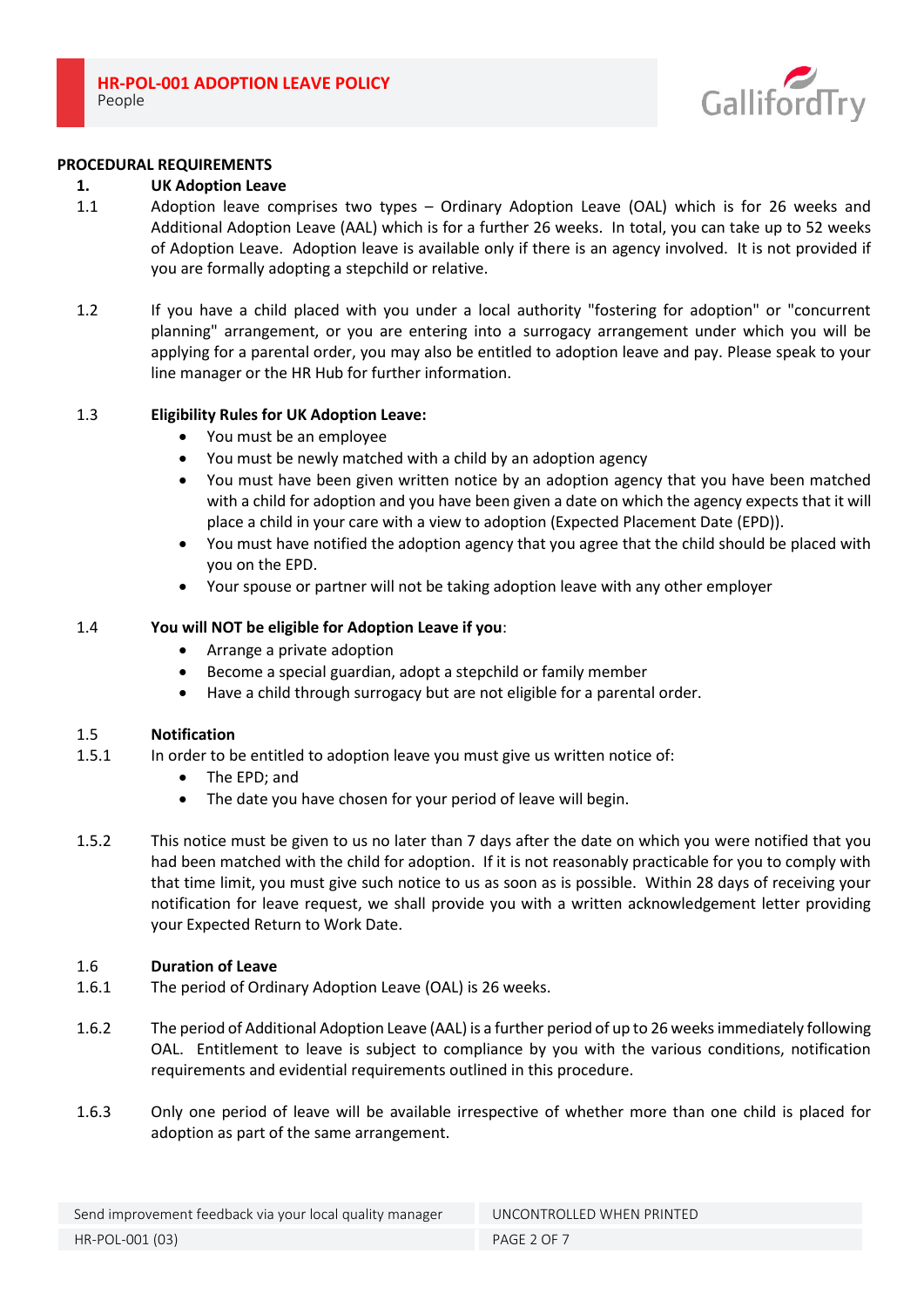

## 1.7 **Evidential Requirements**

You must show your employer proof of the adoption - usually a Matching Certificate from an official UK adoption agency.

### 1.8 **Commencement of Adoption Leave**

Ordinary Adoption Leave can commence on a predetermined date which is no more than 14 days before the EPD or the 'actual' date on which the child is placed with you for adoption, but no later.

# **2. Overseas Adoption**

To be eligible for overseas adoption leave, the conditions are the same except the individual:

- Must tell us the date of the official notification and the estimated date for the child's arrival in the UK – within 28 days of getting the notification.
- Must tell us the actual date the child arrived in the UK within 28 days of this date.
- Must tell us the number of days leave you need and the date from which you want it to start, giving us 28 days' notice

## 2.1 **Notification**

- 2.1.1 In order to be entitled to overseas adoption leave you must give us written notice of:
	- The EPD; and
	- The date on which you have chosen that your period of leave will begin
- 2.1.2 This notice must be given to us no later than 7 days after the date on which you were notified that you had been matched with the child for adoption. If it is not reasonably practicable for you to comply with that time limit, you must give such notice to us as soon as is possible. Within 28 days of receiving your notification for leave request, we shall provide you with a written acknowledgement letter providing your Expected Return to Work Date.

## 2.2 **Duration of Leave**

This is the same as for UK Adoption Leave.

## 2.3 **Evidential Requirements**

In order to be entitled to overseas adoption leave you must, at least 28 days before your intended start date, provide us with:

- A Matching Certificate from the adoption agency confirming:
	- o The name and address of the adoption agency that matched the child with you;
	- o The name and date of birth of the child;
	- $\circ$  The date on which you were notified that you had been matched with the child; and
	- o The EPD.
- Written confirmation of intent to take statutory adoption pay and not statutory paternity pay.

## 2.4 **Commencement of Overseas Adoption Leave**

Leave can start when the child arrives in the UK or within 28 days of this date.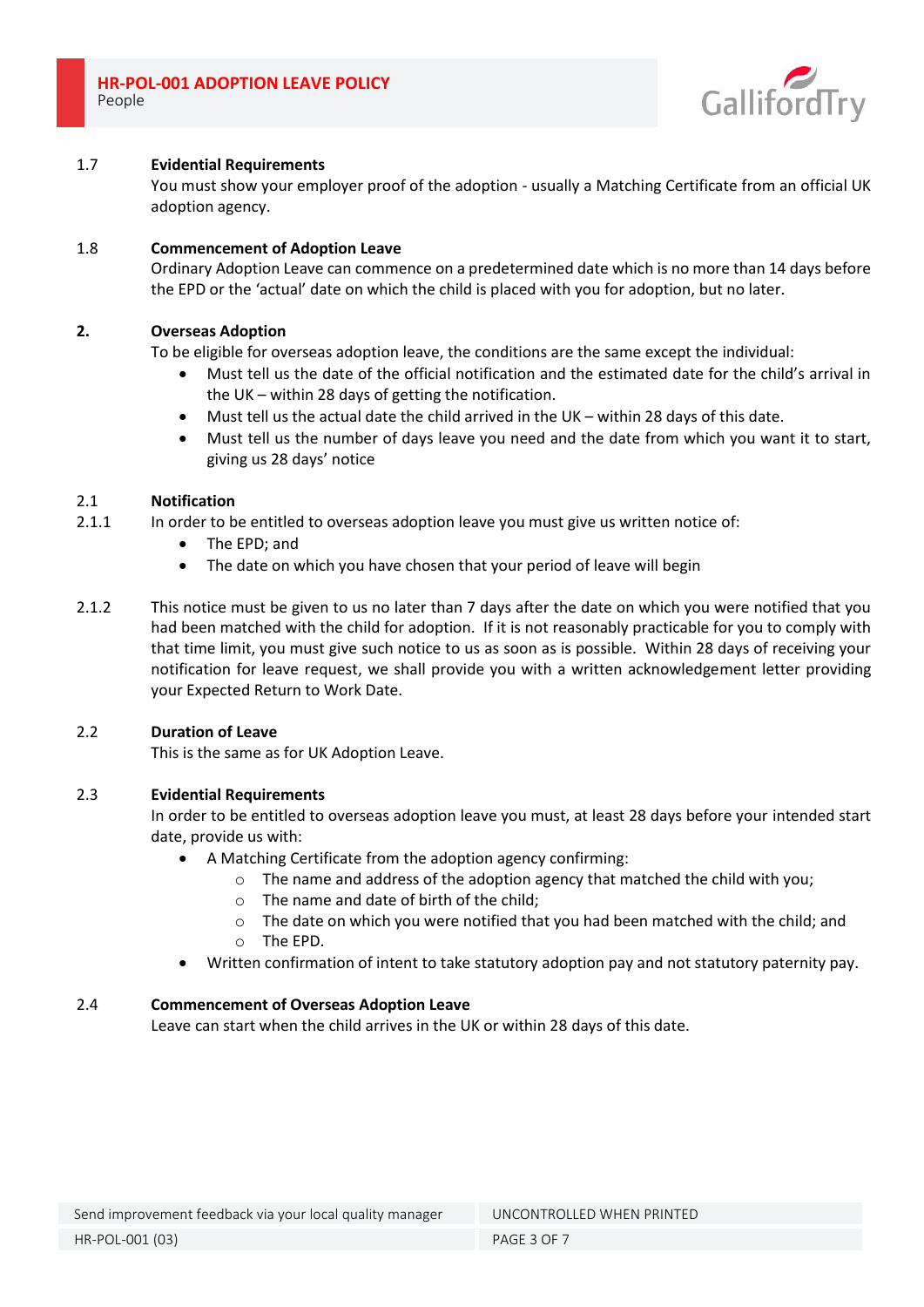

# **3. All Adoptions**

## **Confirmation by the Company**

Within 28 days of receiving notification from you of the date on which you will start your adoption leave, we will write to you to inform you of the date we will expect you to return to work if you take your full entitlement to adoption leave ("Expected Return Date"). If you vary the date when your adoption leave will start, we will notify you of your Expected Return Date within 28 days after the commencement of adoption leave.

### 3.1 **Adoption Appointments**

- 3.1.1 If you are the principal adopter you are eligible to paid time off to attend up to five adoption appointments. If you are the second adopter you are entitled to unpaid time off to attend up to two adoption appointments.
- 3.1.2 You are requested to give your line manager as much notice as is reasonably possible of the appointment and to arrange appointments, in so far as possible, so as not to disrupt the business of the Company. You will be paid your normal salary in respect of your attendance at adoption appointments.

### 3.2 **Variation of the Date of Commencement of Adoption Leave**

If you have notified us of the date when you intend to start your adoption leave and you later want to change that date, you can do so provided you notify us of the variation at least:

- 28 days before the date on which the child is to be placed for adoption; or
- 28 days before the predetermined date previously specified by you as the date when your leave will commence.

## 3.3 **Right to Return to Work from Ordinary Adoption Leave**

You have the right to return to the same job in which you were employed before your absence (subject to any redundancy situation). Your terms and conditions of employment shall be the same as they would have been if you had not been absent.

## 3.4 **Right to Return from Additional Adoption Leave**

You have the right to return to the same job in which you were employed before your absence (unless there is a redundancy situation) OR if it is not reasonably practicable for us to permit you to return to that job, you may be offered another job which is both suitable for you and appropriate in the circumstances. The job will be on terms and conditions, including those relating to remuneration, which are no less favourable than those which would have applied had you not been absent at any time since the commencement of your adoption leave period.

## 3.5 **Redundancy during Adoption Leave**

If it is not practicable, by reason of redundancy, for you to return to employment or if your position becomes redundant during your adoption leave you will be entitled to be offered any available alternative employment which is both suitable and appropriate with us or an associated Employer under a new contract. The contract should be for work to be done which is suitable and appropriate for you to do in the circumstances, and provide for place of employment and terms and conditions which are not substantially less favourable than those which would have applied to you had you returned to the position in which you were previously employed.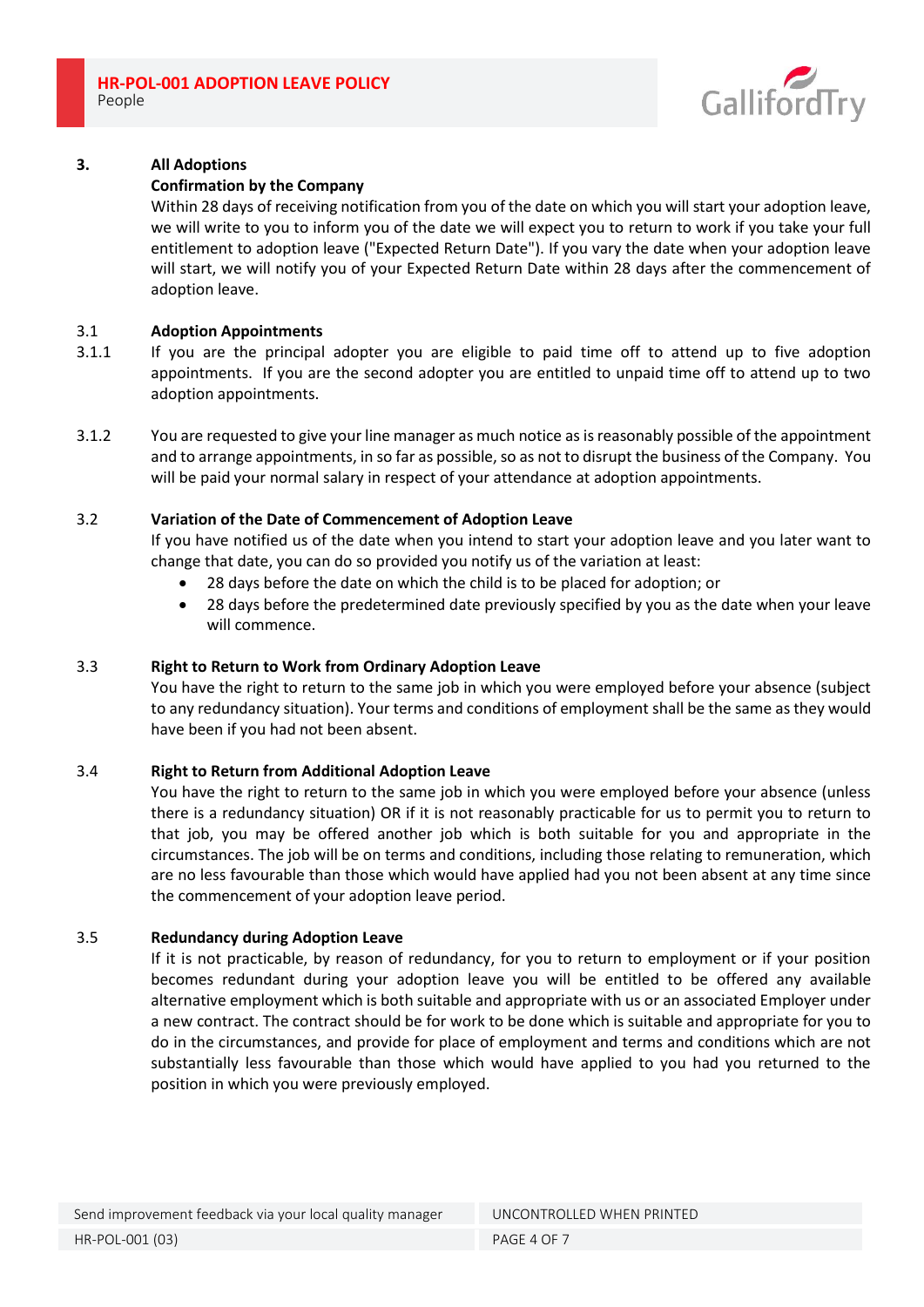

## 3.6 **Expected Return Date**

As detailed under the Notification section above, we shall inform you by letter of your Expected Return date. We expect you to return on this date unless you inform us otherwise. It is helpful to us if you confirm during your adoption leave that you will be returning to work as expected.

#### 3.7 **Returning Early**

If you wish to return to work earlier than the Expected Return Date, you must give us 8 weeks prior notice. If insufficient notice is given, we may postpone your return by 8 weeks or to the end of the relevant adoption leave period, whichever is earlier.

### 3.8 **Resignation**

If you decide not to return to work following your adoption leave, you should give us the required notice under your contract of employment. If you decide you do not wish to return at the end of adoption leave you will continued to be entitled to Statutory Adoption Pay if eligible and adoption leave even though you are not coming back. However, you may not be entitled to Company Adoption Pay if you are not coming back.

### 3.9 **Adoption Pay**

- 3.9.1 You are entitled to receive Statutory Adoption Pay if:
	- You have been continuously employed for at least 26 weeks at the end of your Qualifying Week and are still employed with us during that week;
	- Your average weekly earnings during the eight weeks ending with the Qualifying Week are at least equal to the Lower Earnings Limit for National Insurance Contributions (the Relevant Period); and
	- You have provided us with all relevant notifications detailed above
- 3.9.2 For information regarding the actual amount of adoption pay you will receive please refer to payroll. The amount will be calculated on the basis of 13 weeks full pay and 26 weeks SAP.

If you do not return to work at the end of your adoption leave, or if you leave employment within one year of the date of your return to work, you will be required to pay back the difference between the Company Adoption Pay received by you and your entitlement to Statutory Adoption Pay.

# 3.10 **Status of contract of Employment during Ordinary Adoption Leave and Additional Adoption Leave**

All terms and conditions applicable to you, including benefits, other than remuneration, will be preserved during both OAL and AAL. Remuneration is salary or wages. In particular:

- Benefits in kind such as life insurance, payment of professional subscriptions, eligibility to participate in the Share Scheme, the Flexible Benefits Scheme and health insurance shall continue;
- You will continue to receive your car allowance or if you have a company car, you will retain your company car. If you have a fuel card, this will be retained, though you will need to continue to comply with the reporting requirements and to pay for private fuel where this is due; and
- Annual leave entitlement under your contract shall continue to accrue.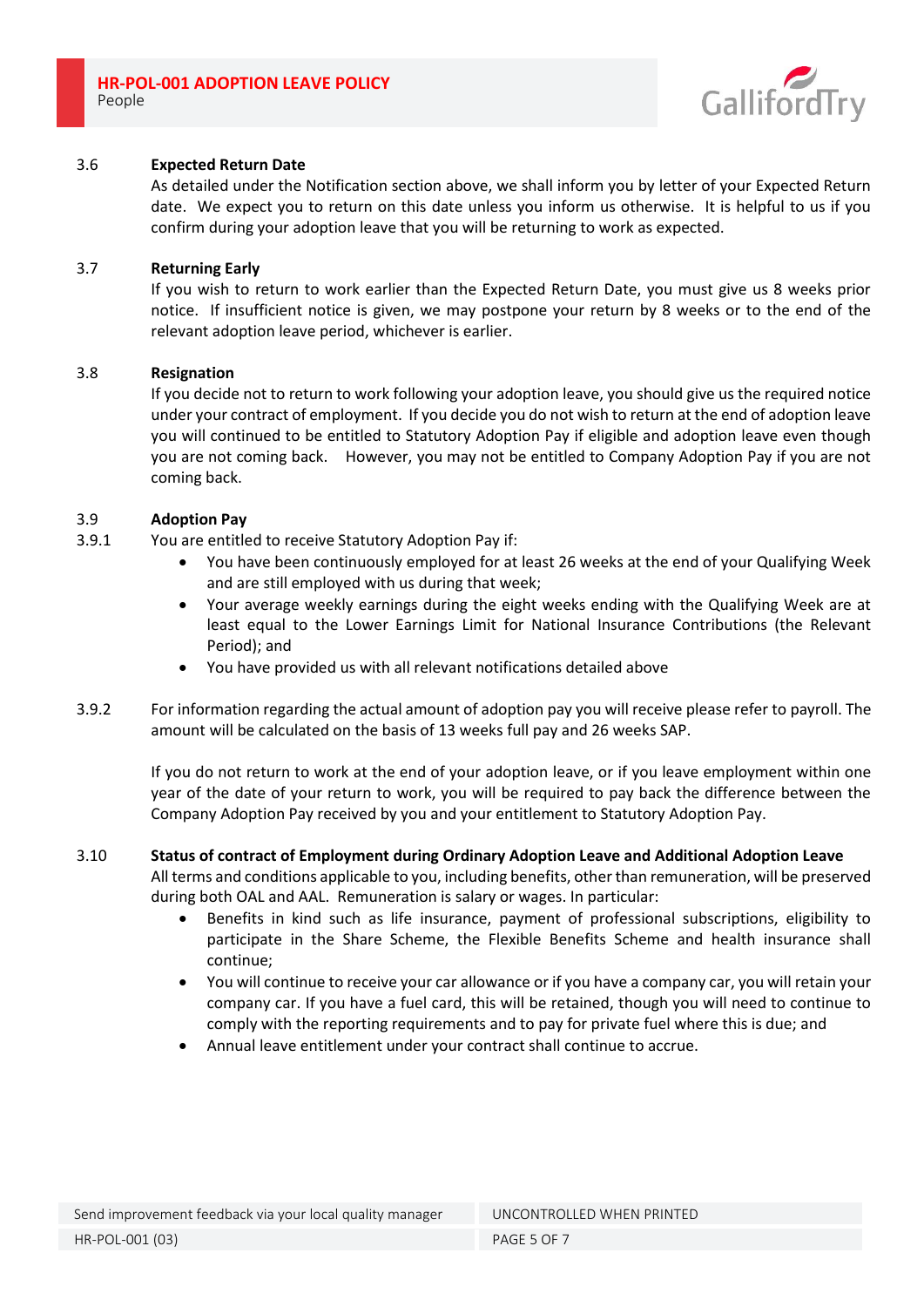

# 3.11 **Obligations of Our People**

Your implied obligation to the Company of good faith and any terms and conditions of your employment relating to points below will continue to apply during OAL and AAL:

- Notice of termination of the employment contract by you;
- The disclosure of confidential information;
- The acceptance of gifts or other benefits, or
- Your participation in any other business.

## 3.12 **Holiday Entitlement**

During your period of absence on OAL and AAL you will continue to accrue your holiday entitlement (contractual or statutory) in the usual way. If a public holiday falls within your period of adoption leave, you will be given an additional day of annual leave in lieu of that day's public holiday. We would encourage you to use your accrued leave immediately before or after your period of adoption leave. You should discuss your holiday plans with your line manager in good time before starting your adoption leave. Where you do not return to work following adoption leave you will be paid for any accrued holiday.

## 3.13 **Pension**

- 3.13.1 Your right to receive pension contributions from us continues throughout any period of paid adoption leave (i.e. up to 39 weeks if you meet the eligibility requirements for Statutory Adoption Pay). During this period, your employee contributions will also continue. The period during which you receive paid adoption leave also counts towards your pensionable service. Such entitlement does not continue during unpaid adoption leave unless your contract specifically provides otherwise.
- 3.13.2 If you return to work after a period of unpaid adoption leave, you will be given the opportunity to pay additional pension contributions to cover the weeks of unpaid adoption leave during which no contributions were made. If you make such contributions, we will pay employer contributions for this period. If you elect not to make contributions for the unpaid adoption leave period, a break in pensionable service will be applied.
- 3.13.3 If you do not return to work after adoption leave, your leaving date for pension purposes will be the last date of your paid adoption leave or your date of resignation, if earlier.

## 3.14 **Disrupted Adoption**

- 3.14.1 Adoption leave is disrupted if it has started but:
	- You are notified that the placement will not take place; or
	- The child is returned to the adoption agency after placement; or
	- The child dies after placement.
- 3.14.2 In cases of disruption, your entitlement to adoption leave and pay will continue for a further eight weeks from the end of the week in which the disruption occurred, unless your entitlement to leave and/or pay would have ended earlier.

## 3.15 **Keeping in Touch**

3.15.1 You can attend work for up to 10 'keeping in touch' days during your adoption leave. These days can be used to keep you abreast of developments within the Company, to attend training or to plan and facilitate your return to work. This will not affect your adoption pay and leave entitlements. Payments for any days worked will be at your standard basic salary rate and will be inclusive of any adoption pay entitlements.